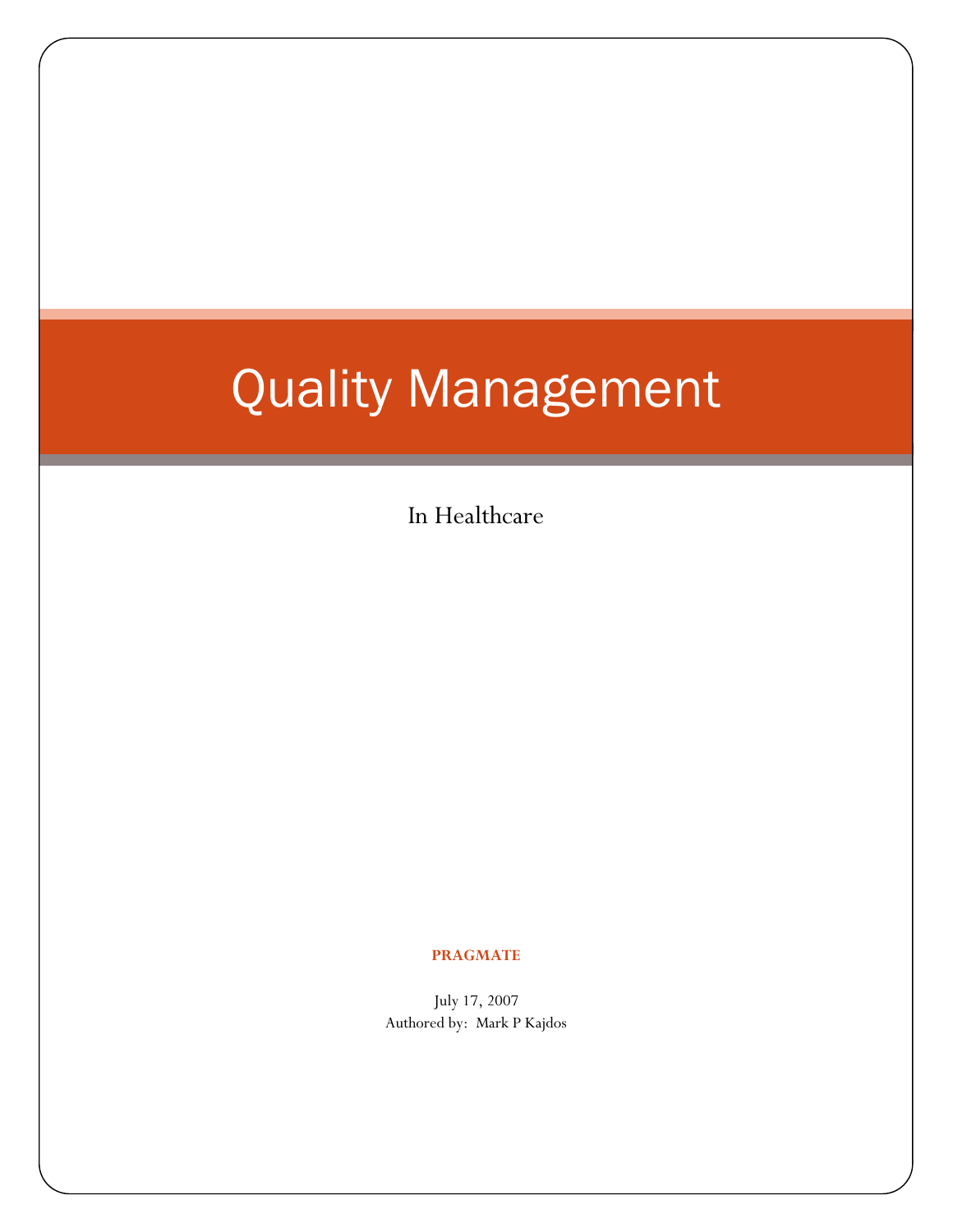# Quality Management

### In Healthcare

### Introduction

Do you have a formal quality control program in place?

We all understand how important it is to deliver quality to our customers, and we all have some level of quality control in place. It may consist of a pride of craftsmanship, a pre-shipment checklist, or complaints monitoring of customers. But is it sufficient? Absence of quality usually leads to absence of customers.

The manufacturing industry has been addressing this issue for decades. Many industries identified and follow detailed criteria to ensure quality of their products. Some, such as various ISO9000 standards, have their origins in 1980's. Many manufacturers will not accept a shipment from supplier that is not certified as compliant with an industry standard. Certification of processes has become a requirement for many industries.

Quality is becoming very important in healthcare. Substantial resources dedicated to healthcare and the high cost of mistakes bring the quality into focus. The providers and provider organization are interested in a formal quality program not only to improve quality of care or to improve patient satisfaction, but also as a defense strategy against regulatory and legal threats.

The delivery of health care is becoming more decentralized. Convenient Care Clinics represent a perfect example of that. They operate in multiple locations with only few mid-level medical professional on each location. The operators of such multi-location environment will require a formal quality control programs to ensure consistent care across all locations.

Well designed and consistently implemented quality control program not only improves the organization's products and services but also identifies problem areas that require frequent rework. By adjusting the processes, the clinic operating efficiency improves. Reduction of mistakes may pay for the costs of the program even before we consider other, more severe consequences of mistakes, such as the possibility of defending against a malpractice action.

A great deal of the quality control activities consist of data acquisition, recording of survey results, and analyzing the quality control metrics. Technology can make many of these activities easier to perform or even eliminate completely –when the quality data are recorded automatically. A formal quality control program has to use technology to be practical.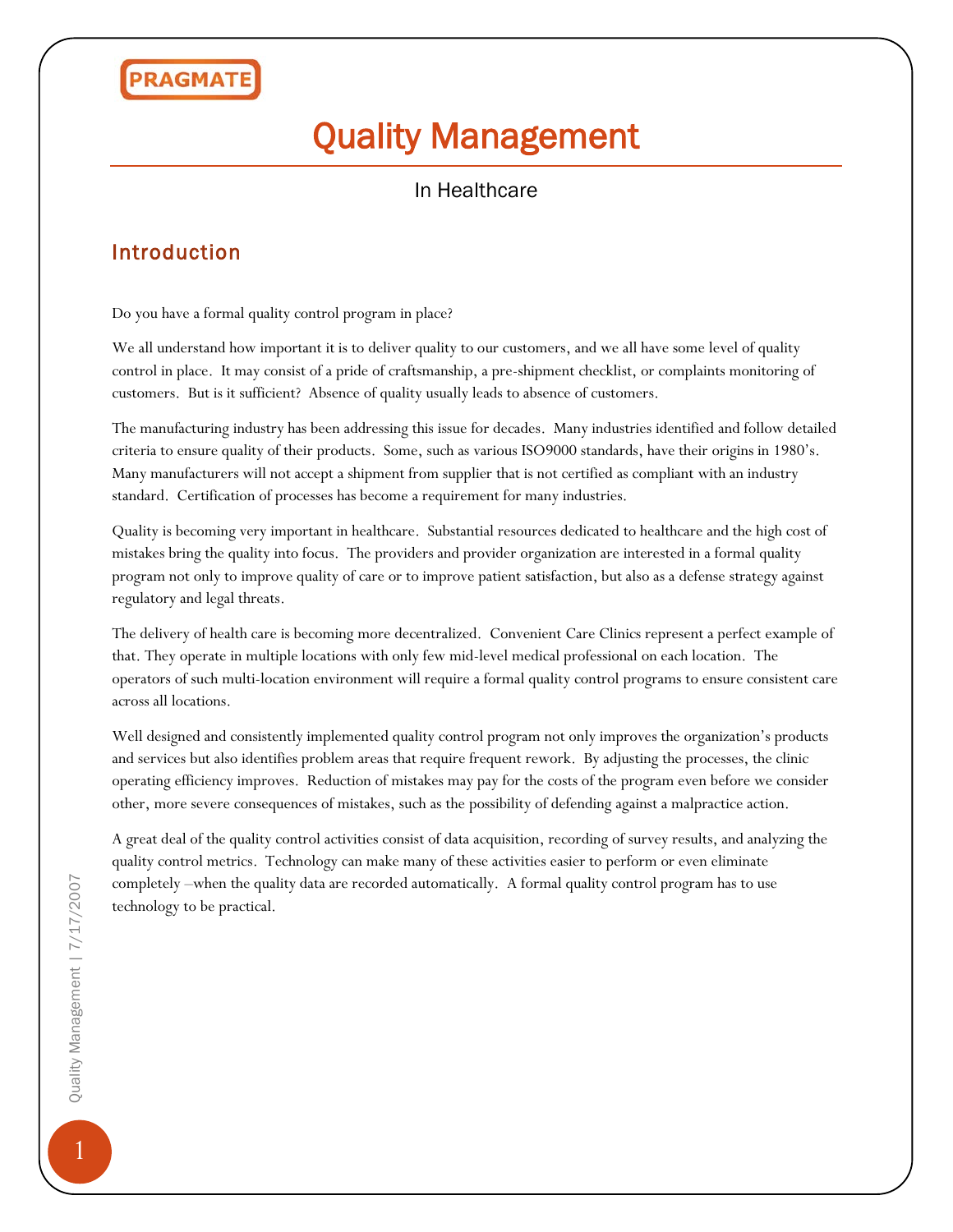### Background

The need for quality control stems from our inability to be perfect. As expectations increase, so does the need for quality. The industrial revolution with its division of labor and elimination of the time consuming "fitting" process created the need for precision and thus for development of a formalized quality control program. Today, the quality control is fully integrated into manufacturing process.

The requirements of each industry are different. Obviously, we require much less stringent criteria for a broom handle than we do for a helicopter rotor shaft. The quality standards for the latter will be much higher because of what are the consequences of a failure. Sophistication and discipline levels of quality control vary from industry to industry.

Quality in healthcare has evolved in sophistication with our knowledge. The sterility of the operating room became a requirement after Pasteur. Medical protocols exist to promote consistent care based on sound science and proven methodology. Like in manufacturing, the quality control was implemented first in areas with the highest risk – for example in the operating room. Like in manufacturing, we see the requirements for quality expanding into other areas.

Decentralization of the health care delivery created an additional need for consistent quality controls. For example, it is critical that the protocols and operating procedures are consistently used in each clinic. Implementing a formal quality control program is not only good business, but it also decreases risks inherent in the environment.

Collecting quality information makes sense only when it is part of the process improvement program. Process improvement means that the information provided by the quality data is used to improve business. All improvement involves change (even though not all changes result in an improvement), and changes produce distress within the organization.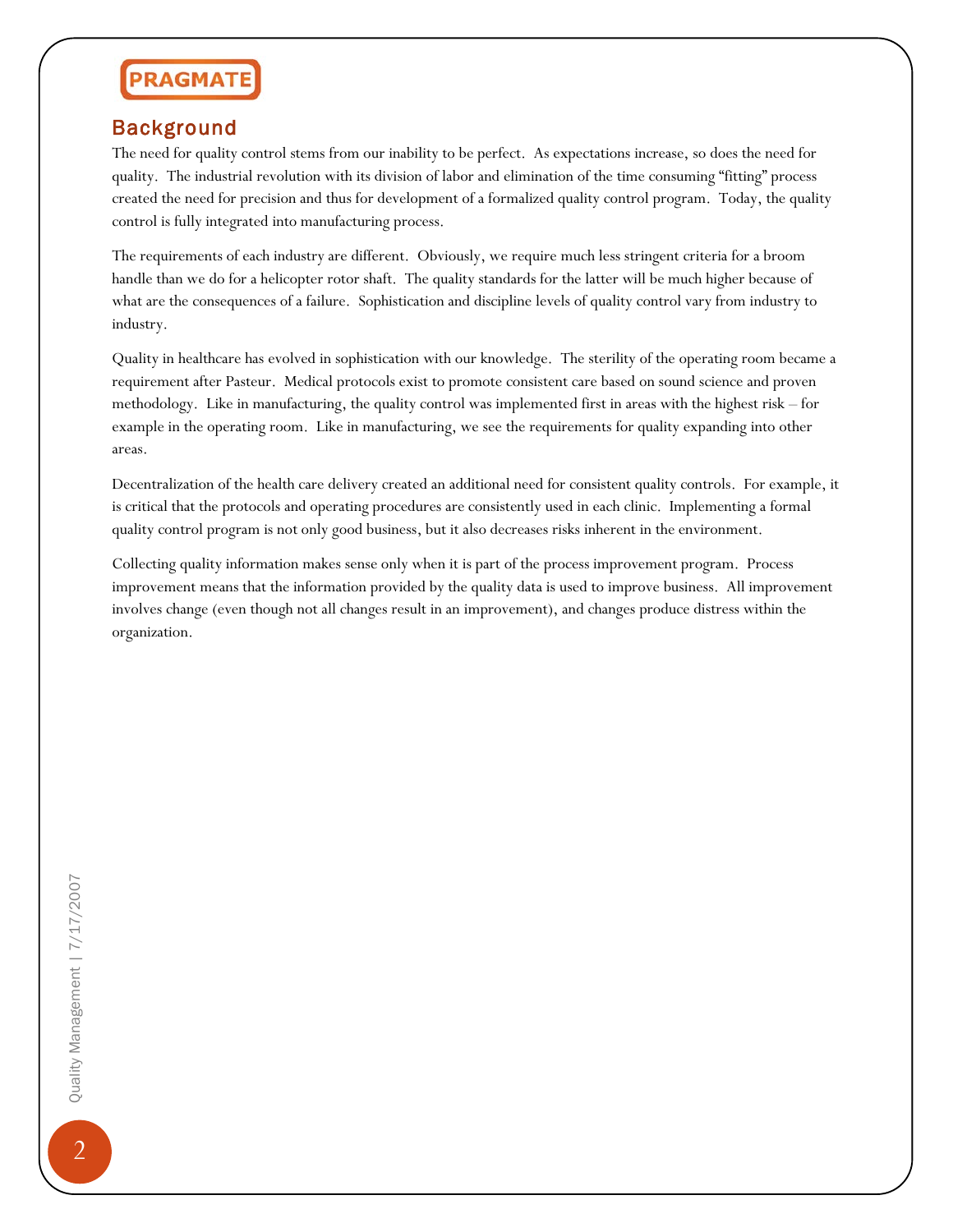### Measuring Quality

In order to manage anything, we need to measure it, and in order to measure quality, we must define what it is.

### Defining Quality

For practical purposes, quality must be defined in a quantifiable way. It means that we need to be able to assign certain value to quality. For such purpose, definition is simple.

*Quality is a degree to which results match expectations.*

Important conclusions are:

- Quality must be Quantifiable. It must be described by values that can be analyzed using the standard statistical methods. The values must range from full compliance to no compliance.
- Expectations define Quality. If we cannot define what our expectations are, we cannot define quality. Conversely, once we defined expectations, we defined quality.
- Expectations must be Definite. Quality of expectation definition is critical for validity of the evaluation. Substantial errors may be introduced by ambiguous descriptions. Each grade of quality must have a clear and distinct definition.

### Grading Quality

How do we measure quality once the expectations are defined? The answer to this question depends on how we defined expectations. Some expectations have only two grades – passing and failing – and others need more granular grades.

For example: The expectation that "everything is OK" is much harder to measure than "there will be at least 15 sterile syringes available at the beginning of each shift". The measurement of the first example would probably result in binary "yes" or "no". The measurement of the second example could be "always", "sometimes", or "never". Much of the value of quality control plan will depend on how well are the expectations described.

The quality of any requirement must be expressed by a number – quantitatively. Quantitative presentation is important for computation of a quality grade of the whole system and to compute the variances from the norm.

- For requirements that are defined as numeric value, the value of quality is based on difference between actual value and desired value.
- The numeric quality grades should have one value for full compliance and one value for full non-compliance. Using consistent grading scale across systems allows easy aggregation of grades for more complex structures.
- For requirements that are qualitative we need to translate the qualitative information into quantitative information. This is accomplished by assigning several levels – "perfect", "good", "acceptable", "bad", and assigning each a numeric value.

Another important issue is the grade number range – is it going to be 1 through 5, or 1 through 10? The issue is the interval – numeric spread between the failing grade and full compliance. The maximum value matters less than the consistency – for your analysis is important that the maximum grade is same for all metrics. Consistent grading will provide you with capability to consolidate quality rating of several subsystems into a number that describes the whole system. For example, you can say that your average quality grade is 4.75 or 3.90.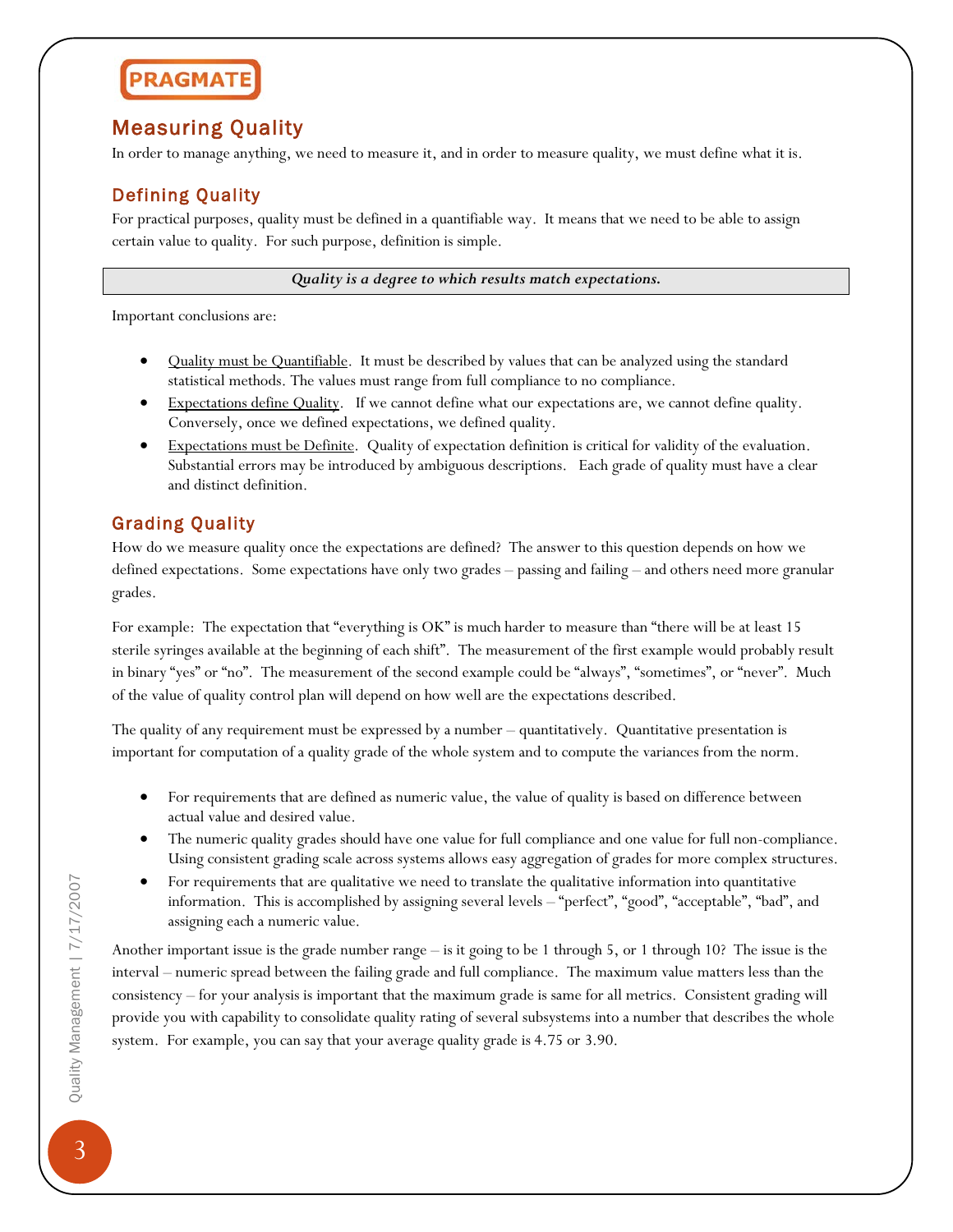# **PRAGMATI**

### Grading Example

A good example is the grading table of one metric. It shows the differing descriptions as required for grading in three levels of granularity – full, medium, and binary. The metric (compliance with the lab protocols) is a qualitative value. The grading instructions are descriptive.

| Highly granular grading of<br>the quality metric. The<br>metric measures the<br>compliance with the lab<br>protocols | Full compliance | Full with minor<br>omissions | Out of<br>compliance,<br>minor, corrected<br>during survey          | Out of<br>compliance,<br>promised to<br>comply within 10<br>days | Out of compliance,<br>close facility until<br>corrected an inspected |
|----------------------------------------------------------------------------------------------------------------------|-----------------|------------------------------|---------------------------------------------------------------------|------------------------------------------------------------------|----------------------------------------------------------------------|
| Medium granularity for the<br>same metrics                                                                           | Full compliance |                              | Out of<br>compliance, will<br>be corrected<br>before next<br>survey |                                                                  | Out of compliance,<br>close facility until<br>corrected an inspected |
| Binary evaluation – either in<br>compliance or not in<br>compliance                                                  | Full compliance |                              |                                                                     |                                                                  | Out of compliance,<br>close facility until<br>corrected an inspected |
| Valuation                                                                                                            | 4               | 3                            |                                                                     |                                                                  | $\mathbf{0}$                                                         |

The table shows a sample coding of a metric using grading of varying granularity. The operator needs to decide which level fits best. Note that some grades may be enforced by the regulations – for example: the lab cannot operate without certification – the only possible values are full or no compliance.

Another example is the grading table of a quantifiable metric. It shows the differing descriptions as required for grading in three levels of granularity – full, medium, and binary. The metric (number of syringes) is a quantitative value. The grading instructions are descriptive.

| Highly granular grading of    | Full compliance:        | Full with minor         | Out of         | Out of            | Out of compliance, less |
|-------------------------------|-------------------------|-------------------------|----------------|-------------------|-------------------------|
| the quality metric. The       | 12 or more found        | omissions: 10-11        | compliance,    | compliance, 6 - 9 | than 6 found            |
| metric measures the           |                         | found                   | minor, 9-10    |                   |                         |
| compliance with the "at least |                         |                         | found          |                   |                         |
| 12 syringes are available"    |                         |                         |                |                   |                         |
|                               |                         |                         |                |                   |                         |
| Medium granularity for the    | Full compliance:        |                         | Out of         |                   | Out of compliance       |
| same metrics                  | 12 or more found        |                         | compliance,    |                   |                         |
|                               |                         |                         | minor, 9-10    |                   |                         |
|                               |                         |                         |                |                   |                         |
| Binary evaluation – either in | Full compliance         |                         |                |                   | Out of compliance,      |
| compliance or not in          |                         |                         |                |                   |                         |
| compliance                    |                         |                         |                |                   |                         |
|                               |                         |                         |                |                   |                         |
| Valuation                     | $\overline{\mathbf{4}}$ | $\overline{\mathbf{3}}$ | $\overline{2}$ |                   | $\mathbf{0}$            |
|                               |                         |                         |                |                   |                         |

The purpose of grading is to create quantifiers (values of grades) that can be used in statistical evaluation of whole operation. For example, if the evaluation of a clinic involves a survey of 100 metrics using the scale from 0 (failing) to 4 (compliant), and the average is 4.0, then either the clinic is perfect or there are severe problems with the quality control evaluation.

The management should use the grading approach judiciously. By making the grading to coarse (binary yes – no) may create misleading picture. Grading that is too fine can suffer from ambiguity.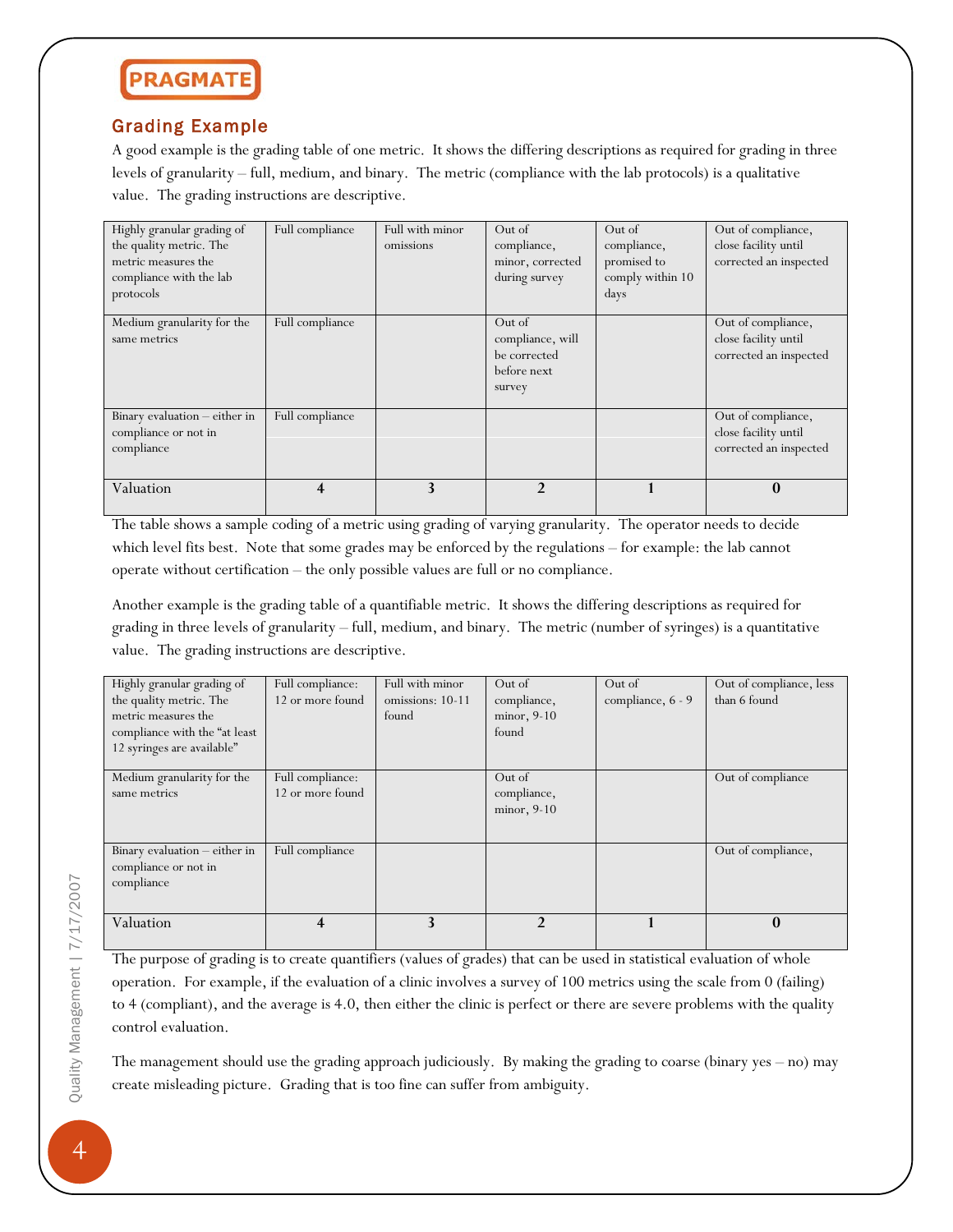#### Quality Metrics

As covered in the earlier section, the definition of expectations is the starting point of building a quality control plan. The expectations are specific to the operation. The expectations for a restaurant differ from expectation for a morgue. The purpose of this section is to define the metrics that are specific to your operation.

A metric is a standard of measurement - the quality metric is a standard of quality measurement.

A complete collection of quality metrics represents the quality attributes of any item or process. Such complete collection is also called Quality Metrics of the system.

Development of quality metrics is a prerequisite to having a quality control program. Making the list may appear simple, but to build a list that is comprehensive and distinct is not easy. The comprehensive list includes all metrics needed in the process. The distinct metrics do not have overlapping meanings. These considerations require a disciplined and structured approach.

Developing the list of metrics is an iterative process. Metrics identified in the initial stage will no doubt require adjustment next time around. The best approach is to get the initial plan in place and then plan for periodic reviews. Remember, looking for a perfect solution as a starting point will destroy the whole project. This work must start now and anticipate changes in the future.

The best way is to start with questions:

- Does your business have products or services? List their names.
- Can you identify processes and tasks for each? List their names for each product.
- Can you define expectations for each task? List their names for each task.
- Can you grade the level of meeting those expectations? If so, grade them, if not, redefine them.

Six-Sigma methodology offers a number of techniques to use the knowledge that is available within your organization or outside. One is a brainstorming session, where the questions above (or similar) are asked and the answers catalogued. The goal of these sessions is to arrive at a consistent and shared definition of our expectations.

The structure of the quality metrics should be hierarchical and organized in a manner that is useful in quality management and that is clear about why they need to be measured.

Products and Services are typically well known and defined in any business. Marketing, order processing, billing, and a number of other processes must recognize products and services. The quality control design must be product or service centered, because the ultimate goal of quality control is meeting of the customer expectations. The product or service should be the first level of grouping.



Manufacturing of a product and delivery of a service is a process. The process has a starting point, consists of one or more tasks, and has a defined ending. Product processing may start with receiving an order and end with the installation at the customer site. Service process may start with receiving an order and end with the customer signoff. Typical process consists of common and specific tasks. List of tasks is the next level in metric hierarchy.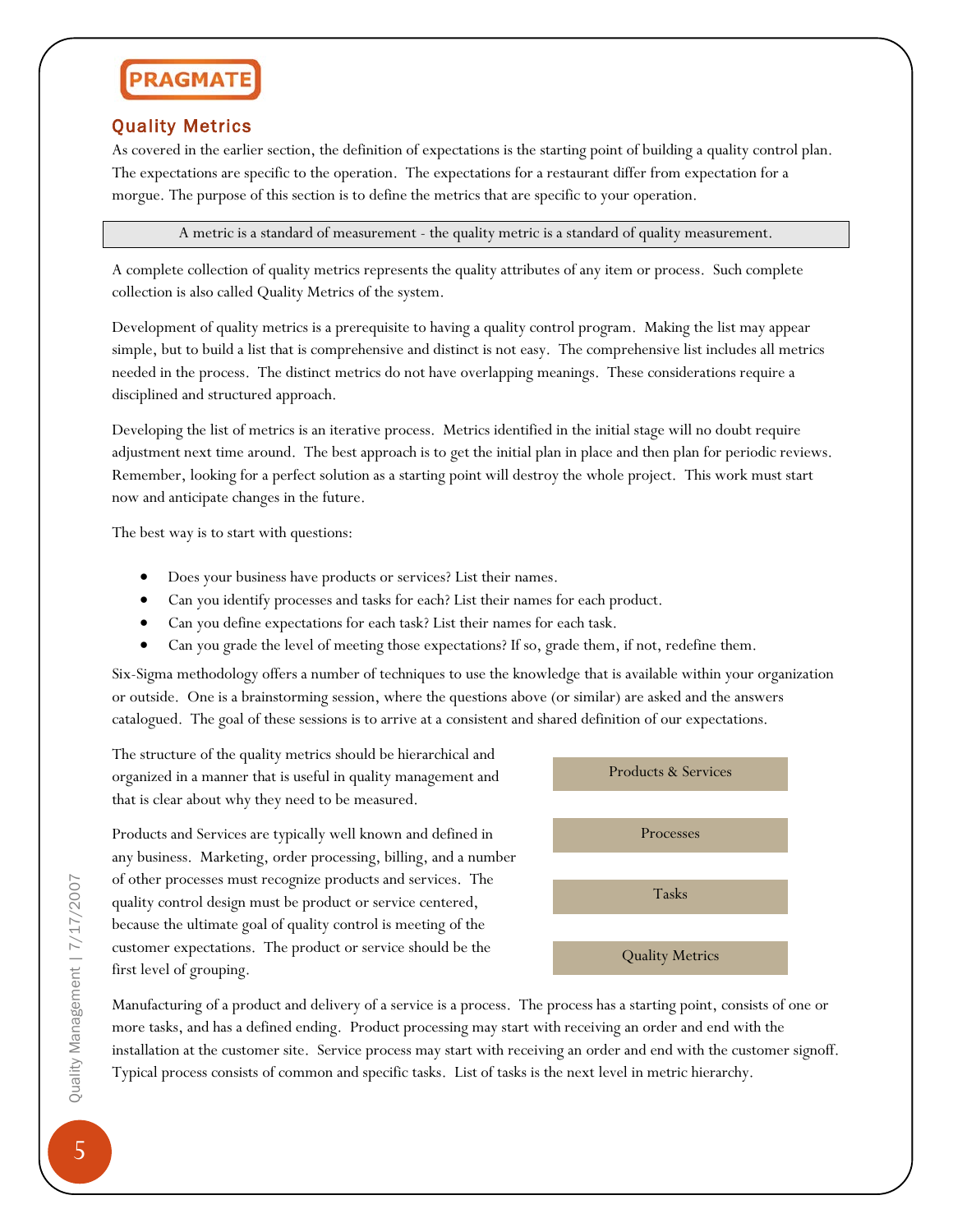Each task has content. Content includes raw materials, supplies, fees, and labor. For example, receiving an order may require that certain items are completed, all approvals in place, and production scheduled. As you divide the process into tasks, it becomes easier to define the individual expectations for each task.

The definition of each metric must include grading instructions. Grades range from simple passing and failing grades to a more granular grading method. For example: If the task is either compliant or not, you will have only passing or failing grade. If the task has "partial compliance", then you can define several grades in between. Values of "5" for full compliance and "1" for failing to comply usually provide sufficient granularity.

Metrics cannot be defined without a full understanding of how the business works and without the ability to describe them in a structured way. A certain level of revision, rework, and rewriting is inevitable on a path to excellence.

#### Metrics Impact

The impact of a metric is another important attribute. All metrics are not created equal – they differ in their impact on operation or safety.

*The impact of a metric is the consequence of certain expectation not being met.*

Metrics have varying impacts. Definition of metric impact, sometimes called 'weight' must include classifications.

See the formula for computation of the impact for a given metric. Remember that the importance of not meeting any given metric is based on its weight. It is quite intuitive that one occurrence of endangering a patient's life is more important than a thousand occurrences of a clerical mistake.

 $I = S * O$ 

Where:

 $I =$ Impact of a metric

 $S =$  Safety rating of the operation (impact on safety)

 $O =$  Operational rating of the operation (impact on operation)

There are many ways to define the impact of a metric – weight, criticality, priority, etc. Conceptually, each failure will have an impact –metrics that do not have an impact make no sense. Such impact may be either operational or safety or a combination of the two.

The operational impact describes the impact of failure on the operation. For example: computer failure will cause the record keeping to be delayed. The safety impact describes the impact of failure on the safety of the involved. For example: failure to identify patient's allergy to certain drugs may affect safety of the patient. In our culture, the latter has higher weight than the former.

Proper coding of the metrics impact helps in the identification of the most important quality problems. Focusing on the most important items first is usually the best strategy.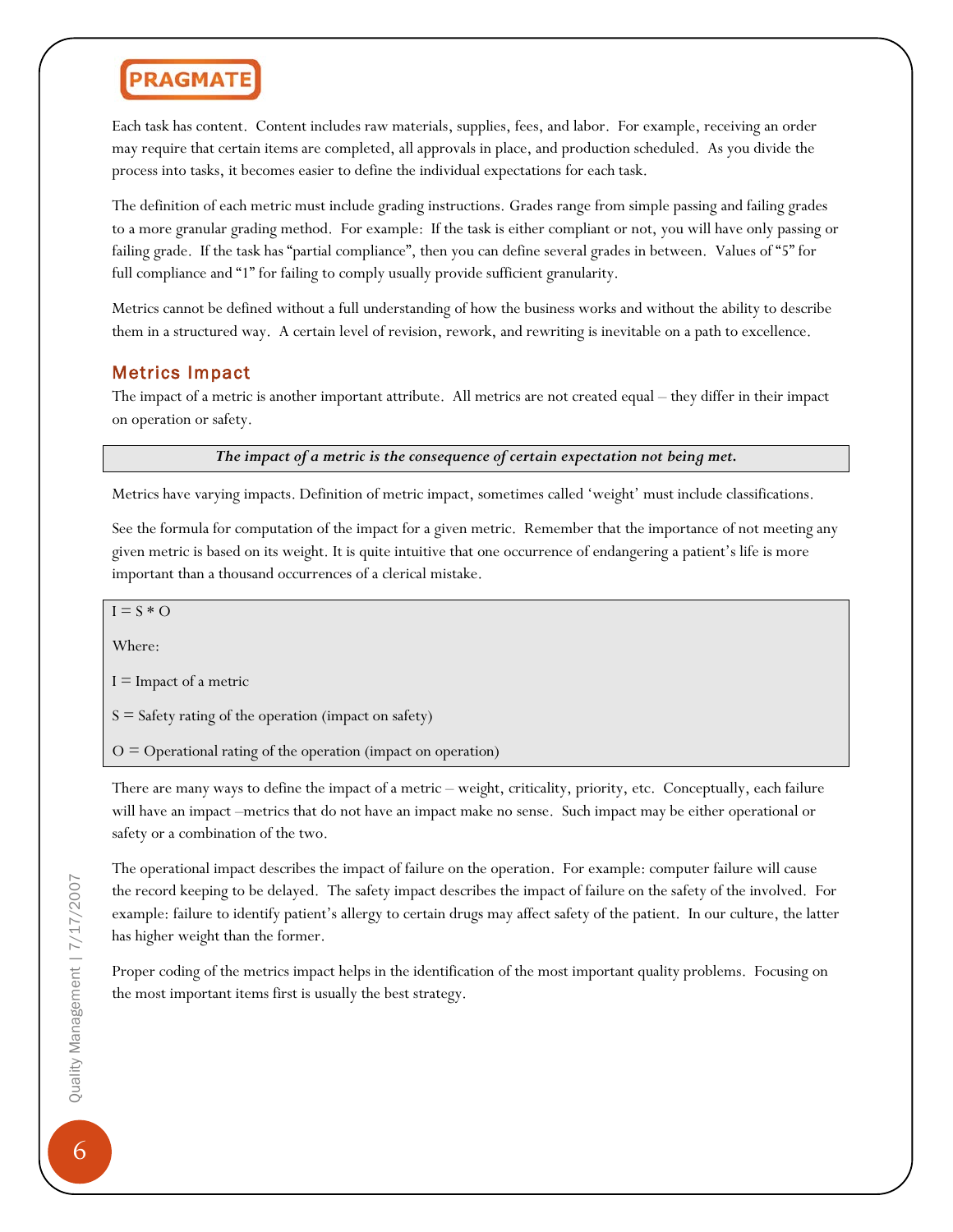#### Measurement Concepts

Measurement of a metric is process of comparing the desired with the actual and then assigning a grade. Establishing an objective method of measurement is essential part of the quality control.

Quality grades are typically numbers in a range – 1 through 5, 1 through 10, and similar. While the choice is arbitrary, using more grade levels leads to more risk of ambiguity. It may be difficult to distinguish between grade 7 and grade 8, and it may be almost impossible to ensure that different surveyors arrive at the same value for the same situation. Practical range should not be over 5 levels – and not all metrics have to use all grades.

Quality metrics may be quantitative or qualitative. The former are described in a number and the latter are described qualitatively. For example: Quantitative expectation of weight is 100oz. We can numerically compare it to the actual weight. Qualitative expectation is appearance. We can qualitatively describe as "healthy", "tired", or "moribund". Both can be translated into a grading scale – the quantitative metrics by describing the ranges of variances (0-10 is grade A, 10-20 is grade B, etc.), the qualitative by selecting the most appropriate grade from the grade scale ("healthy" is 5, "tired" is 3, and "moribund" is 1).

The goal of a measurement process is to produce realistic picture of operation. The precision (or quality) of quality control will depend how consistently your quality program is implemented.

### Quality over Time

The time element is an important consideration in analyzing quality. A trend of any given metric will have a large impact on corrective action. If the trend is an increasing frequency of a problem, fast action may be required to correct it. If the trend is a decreasing frequency of a problem, then doing nothing may be the best course of action.



The picture above shows the frequency of defects on a clinic over series of measurements (M1, M2 … represent the periodic surveys). A number of theories exist about the behavior of a defect frequency over time (bathtub curve and other constructs).The decreasing frequencies, as depicted above, are typical for new installation. The frequency of failures is highest early and then decreases to a stabilized state (sometimes referred to as "infant mortality" curve).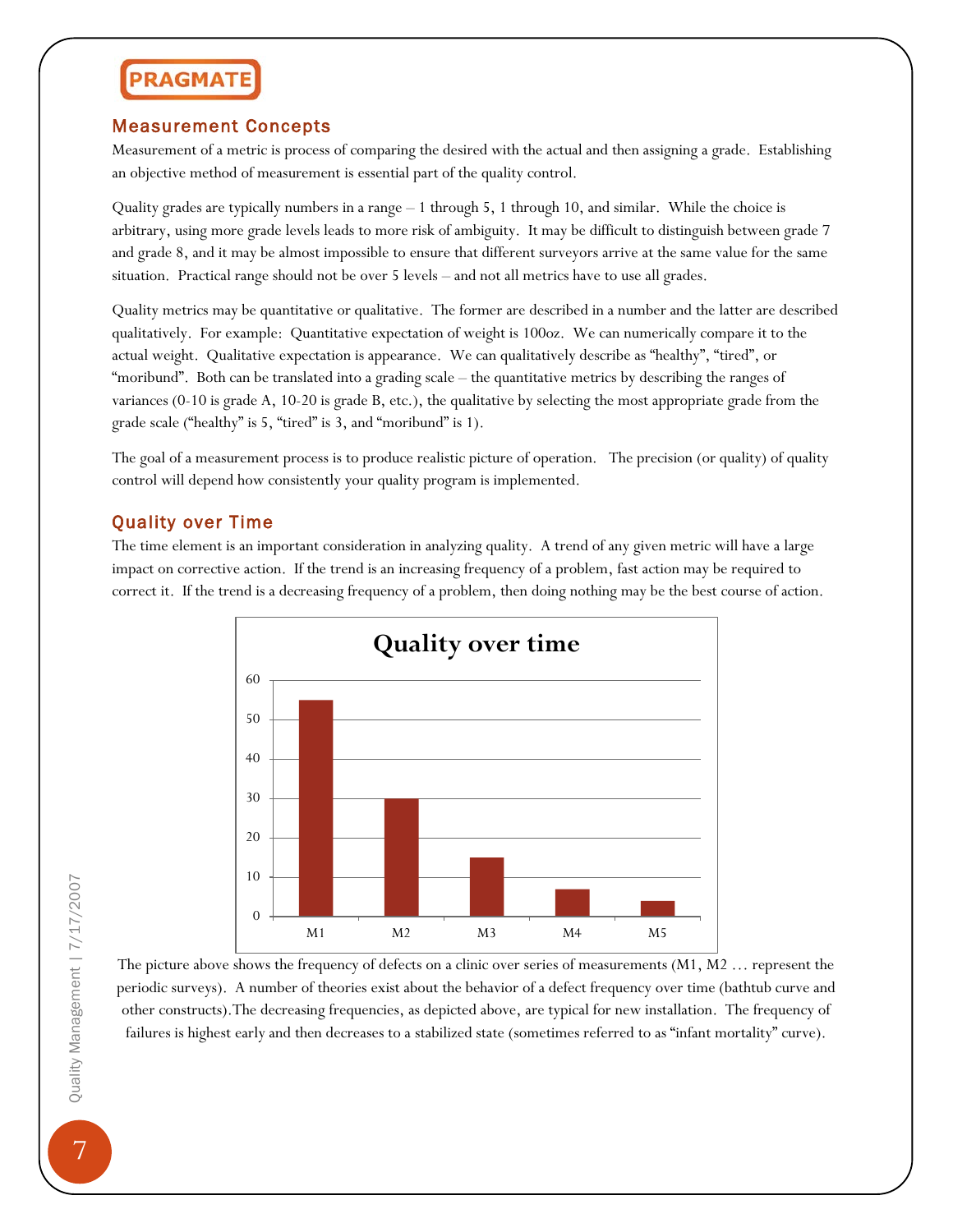### Quality Management

Definition of the business metrics is the first step in managing quality. This section focuses on the next step: design of quality control programs and their implementation. Quality management includes the design of quality programs, scheduling, and gathering the information – surveying.

### Quality Program

Quality control data needs to be gathered on a periodic basis because quality levels change over time. It is typical that the quality is highest around the survey times and then decreases with time. Periodic inspections tend to keep the quality levels stable.

The period of the data entry varies depending on the type of metrics. A good rule is: the more volatility – the shorter the period. Faster changing metrics need to be measured more frequently. Regulations may specify frequency of some metrics – for example the number of hours in training needs to be verified at the annual basis. Management may establish the measurement frequencies based on the knowledge of operation.

Quality program defines what metrics will be measured when. The checklists and timeline define the specifics of a quality program.

- **Checklist** is the collection of metrics that needs to be surveyed at the same time. The design of checklists starts with desired frequency of measurement for each metric – the metrics of the same frequency should be measured together. If different surveyors are needed (due to varying qualification requirements), the checklists should be constructed so that one surveyor can perform all measurements of the checklist.
- **Timeline** defines the sequence of points in time dates that will be used to schedule the quality data gathering activities. The time line can be built for next year or more, and it identifies the schedule.

Quality program sample shows the scheduling of several checklists.

| TimeLine                 | <b>JUL</b> | AUG | <b>SEP</b> | OCT | <b>NOV</b> | DEC. | <b>JAN</b> |
|--------------------------|------------|-----|------------|-----|------------|------|------------|
| <b>Monthly Checklist</b> |            |     |            |     |            |      |            |
|                          |            |     |            |     |            |      |            |
| Quarterly Checklist      |            |     |            |     |            |      |            |
| Annual Checklist         |            |     |            |     |            |      |            |

The table shows three checklists, one per row, and several months, one per column. The "X" indicates that the corresponding checklist of the row is performed in the month of the column. Note that in some months, as in December, several checklists can be performed at the same time.

Individual checklists need to be designed so that one surveyor can complete the checklist. For example: If a metric requires special qualification, then only surveyors with that qualification can be assigned to the survey.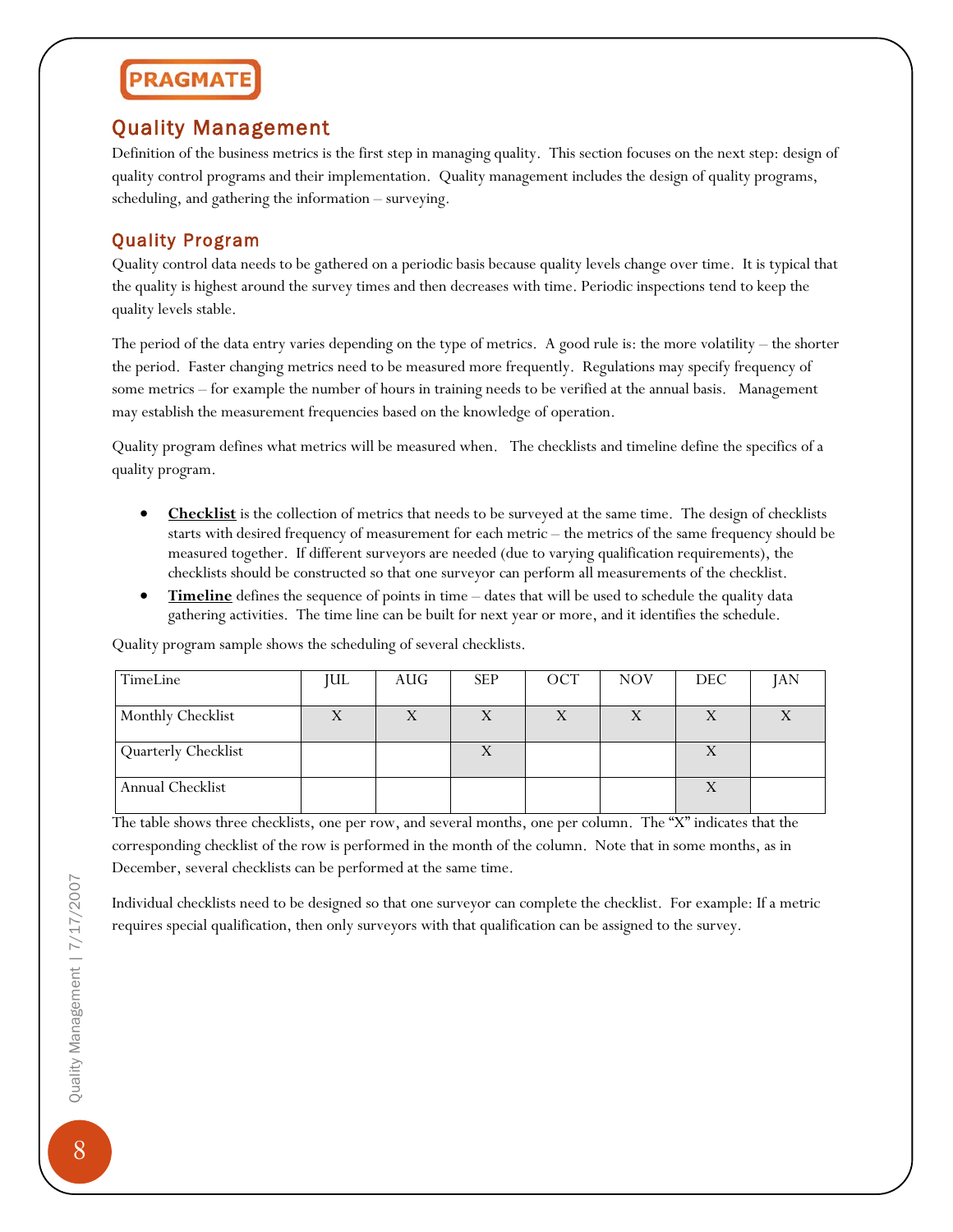#### Planning

Quality control programs define a timeline of activities. Planning consists of creating surveys for specific locations and assigning them to surveyors. It associates several important components:

- **Survey** is an instance of checklist that is scheduled for a specific date and location. For example, if a certain checklist needs to be completed on a monthly basis, there will be 12 surveys of a given checklist scheduled for one year.
- **Location** is the place of measurement. Multiple surveys one for each location may be generated from one checklist. Location geographical distribution must be considered in scheduling surveys to account for the requisite travel.
- **Surveyor** is the person who performs the checklist measurements and posts them to the surveys. Computerized quality control can have ability to record the quality data automatically.

Planning for a large number of clinics and a large staff of surveyors may be complicated. It requires organizing the process by groups of locations, balancing the load on individual surveyors, and close monitoring of the quality program compliance.

#### Surveys

Survey is a checklist scheduled for a specific time, associated with a location. The surveys are scheduled in accordance with the parameters of a quality plan. Survey is an order to perform a checklist at a location.

Schedule | Inspect | Record | Complete

Processing of a survey consists of the steps depicted above.

- Schedule the survey and surveyor
- Inspect the location using the survey's checklist
- Grade and record the grades
- Complete the survey

The inspection description is in the checklist and each individual metrics. The surveyor must ensure that the grading is performed consistently. For example: For a particular metrics we evaluate the number of sterile syringes on hand. The requirement is to have at least 12. The grading of the metrics indicates that from 9 – 11 syringes the grade is 3 (good), and less than 9 represents 5 (failure). The surveyor finds 10 syringes – the rating is 3 (good).

The transition between the recording and completion of the survey should include a control point. The control point may be a supervisor approval or simple verification that all items were inspected. The recordings from the survey are the quality control history. The history must be correct and represent fully auditable record.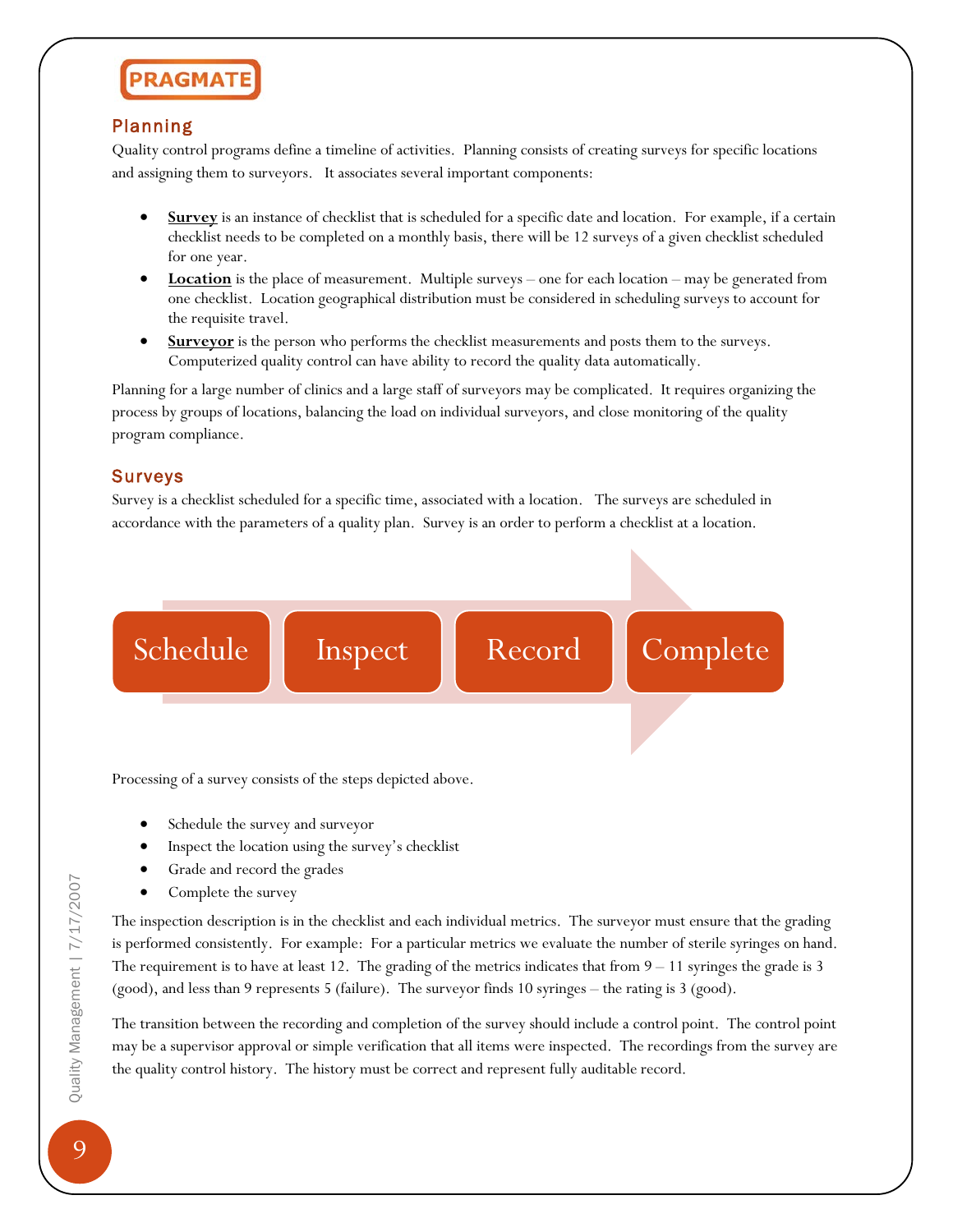### Quality of the Metrics

The purpose of quality control is to decrease the number and size of discrepancies between a full compliance of a metric and a reality. It is important to realize that the measurement methods may be a source of discrepancies - the quality control methodology must be verified. Measuring instruments must be calibrated and grading systems must be tested.

There are two important items affecting the quality of the measuring methodology:

- **Consistency** describes the variance of survey results over several surveyors. Measurements are consistent when all surveyors reach same conclusions after surveying an identical location at a particular time. When the real condition does not change, the quality evaluation should not change either.
- **Repeatability** describes quality of surveyed items by same surveyor at two different times. The survey is repeatable when for static underlying environment the evaluation does not change.

Lack of consistency may indicate unclear definition of expectations or insufficient training of the surveyors. It is very important that the coding be tested for consistency early in the process and the results to be used to improve the metric definitions.

Lack of repeatability may indicate that the surveyors do not apply the criteria in same way over time. This also points to lack of clarity in definition of the metrics. More likely, it may be due to insufficient training or insufficient quality of surveyor's work.

Testing of the measurement quality should be scheduled periodically to ensure consistent quality over time.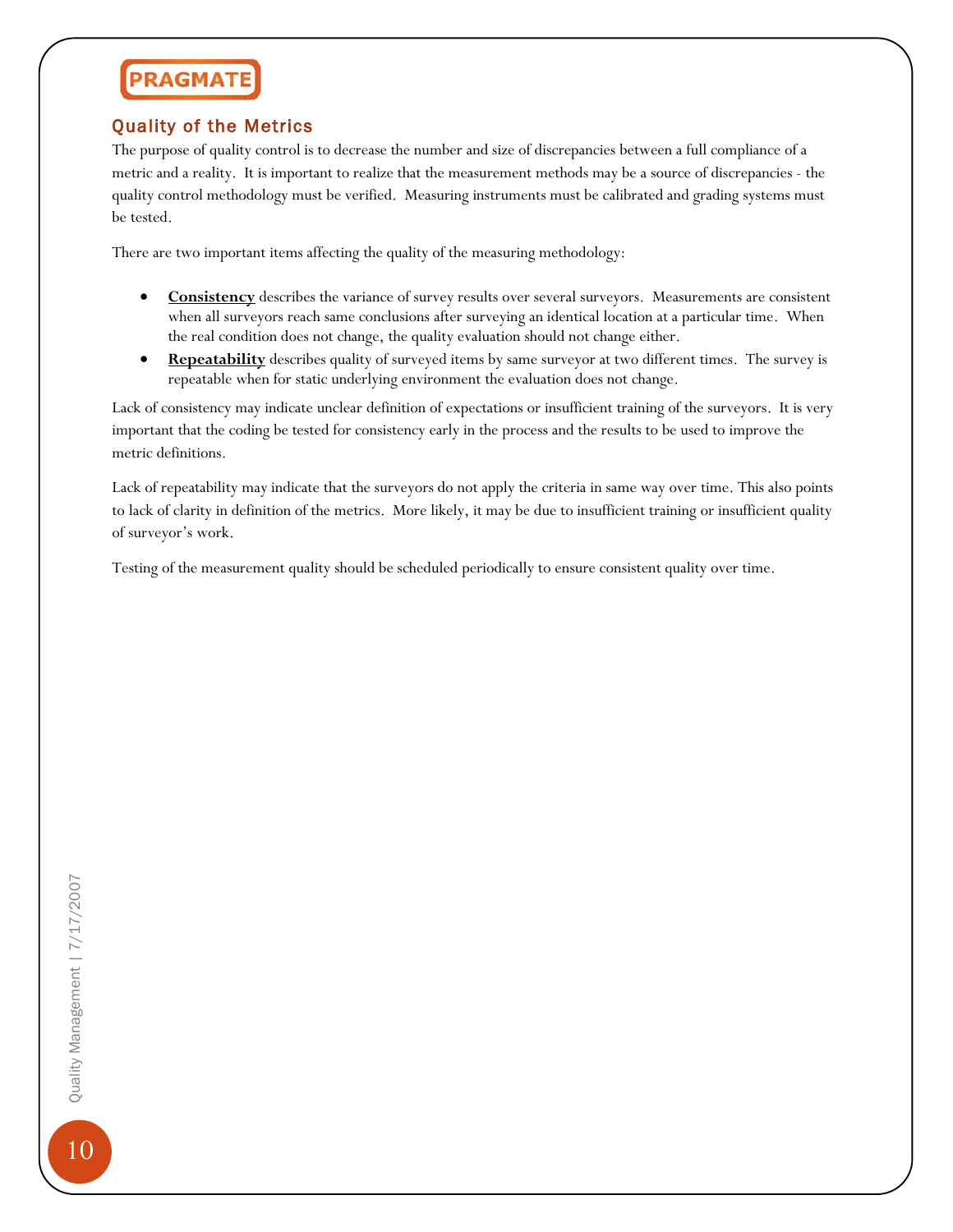### Process Improvement and Analysis

An effective quality control program does not exist in a vacuum. It must be an integrated part of the overall strategy to improve processes. The value of the quality control is only in its use for the improvement of the operation. In order to achieve those results, you need to implement process improvement strategy, analyze the quality information, and decide on what action to implement. Finally, you need to use the quality analysis to evaluate the results.

#### Process Improvement Strategy

The process outlined in the picture below is quite intuitive – define what you want, find out whether you are getting it, find what you can do about it, and then validate if it worked. The outline of the picture is the simple form. In real world the expectations change adding more variations.



The chart above shows the standard Six Sigma concept of DMAIC (Define, Measure, Analyze, Implement, and Control). The process is intuitive because it follows common sense. However, following common sense is not always the easiest strategy. So far, we discussed only the first two sections – defining and performing QC. Now we need to find how to use the information to improve our business process.

- **Define Expectations**: The expectations need to be specific.
- **Perform QC**: Collect the quality data.
- **Analyze QC Data**: Study data and develop meaningful information from it.
- **Identify Causes**: Identify and validate causes.
- **Implement Changes**: Implement changes to the process.

Obviously, the implementation of improvements is an iterative process. The analysis of the QC data is an integral part of this process – it is used to identify causes and to validate them. Only an operator with access to a fact based analytical tool can prioritize metrics and establish which one is the most critical.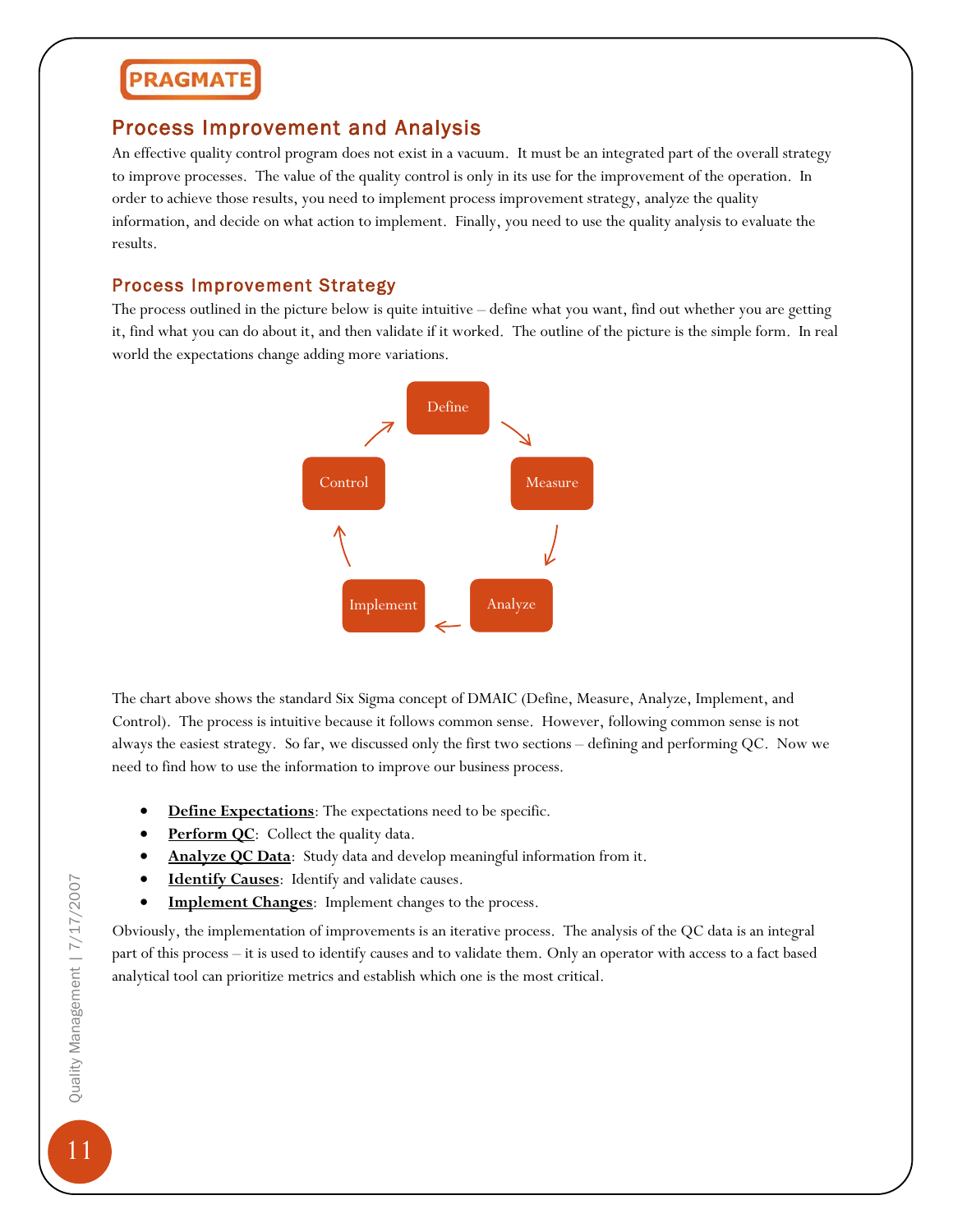### Finding the Cause

Quality control surveys results help identify what are the most important defects. Analytical techniques are described in more detail later in this document. This section explains the methodology used to determine the cause of the problem.

- First, a problem must be identified. For example: There are too many problems with the quality of EMR (Electronic Medical Record). Such a statement identifies a symptom. In order to determine its cause, we must establish one or more hypotheses.
- Second, we need to determine which hypothesis is the valid one. This process is called: testing the hypothesis. There are number of methods described in the analysis section of this document.
- Third, we need to decide what action to take to correct the problem.

The process is depicted below.



Again, the process of determining cause may be iterative – we may have several hypotheses and we may even find that it is hard to decide which one is valid. As stated above, the thorough knowledge of the process is prerequisite for finding the valid causes and actions.

- **Symptom** represents a problem. For example: there are many coding problems.
- **Hypothesis** represents an educated guess about what is causing the symptom. For example: we assume that the problems of coding (identifying correct CPT codes) are caused by insufficient training.
- Testing validates the hypotheses. For example: Can we validate that the practitioners with more experience will have lower incidence of incorrect coding?
- V**alidation** decides which hypothesis is correct. For example: we determine that there is negative correlation between time in service and number of coding problems (negative correlation means that the higher is the time in service the lower is the incidence of the coding problems).
- **Validated** hypothesis must be analyzed to determine the best course of action.
- Action is the change to the process that is intended to eliminate symptom.

Not all symptoms require extensive analysis. The majority of symptoms are simple to correct – the key is in finding the problem (symptom). Some symptoms may have several hypotheses that appear equally valid – in such case the operator must make the final choice.

### Developing a Hypothesis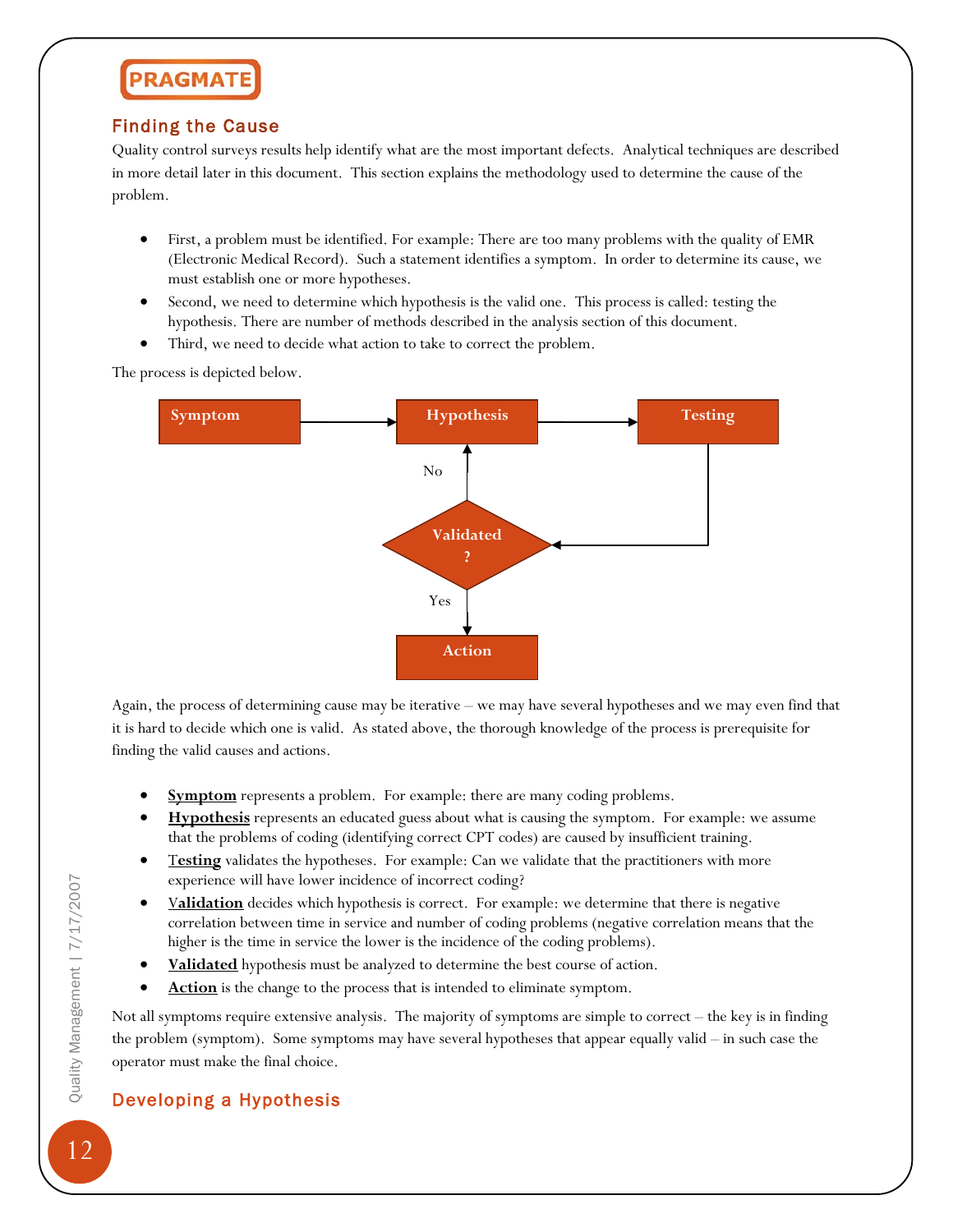

The best approach to developing a hypothesis is the observation of reality as presented by objective measurements. The data are observed in several dimensions:

- **What** is the failing metric with most impact?
- **Where** did the failing metric occur most what location?
- **When** did the discrepancy occur and what is its trend?
- **Who** was responsible for the discrepancy?

The hypothesis creation requires knowledge of the process and its quality history. It is practical to prepare several hypotheses and then choose the one that is most probable. Well organized metrics are the key to high quality hypotheses.

#### Testing a Hypothesis

Testing of a hypothesis typically focuses on general applicability. If the hypothesis is generally applicable, then it should be generally valid, and therefore action design generally applied. If the hypothesis is applicable only specifically, then the action must be focuses on the specifics.

For example: The symptom is: Problems in coding. The Hypothesis is: The cause is training. The test is: Are the Symptoms correlated with training? If so, hypothesis was validated, if not, hypothesis was not validated.

The testing methods vary depending on quality of information available and its statistical behavior. Visual or tabular review of the discrepancy distributions is usually sufficient to resolve the more obvious validation issues. More sophisticated analysis is in order to resolve more obscure situations.

#### Action Design

Action should be always based on a validated hypothesis. Once is the hypothesis about a cause identified, the management is must choose the best course of action. Choosing the appropriate action is the proper role of a manager equipped with full understanding of the process. The quality data may be used to help resolve issues by presenting the actual instances of problems. For example: showing the instances of invalid coding as examples of what not to do.

Do not hesitate to do the obvious – not all problems warrant equally detailed analysis. At the same time, always test even the obvious approach – sometimes the obvious solution leads to a not so obvious consequence.

Determination of the proper course of action where the resolution is not obvious requires more discipline. The final choice of the proper action in unclear situation will require management decision.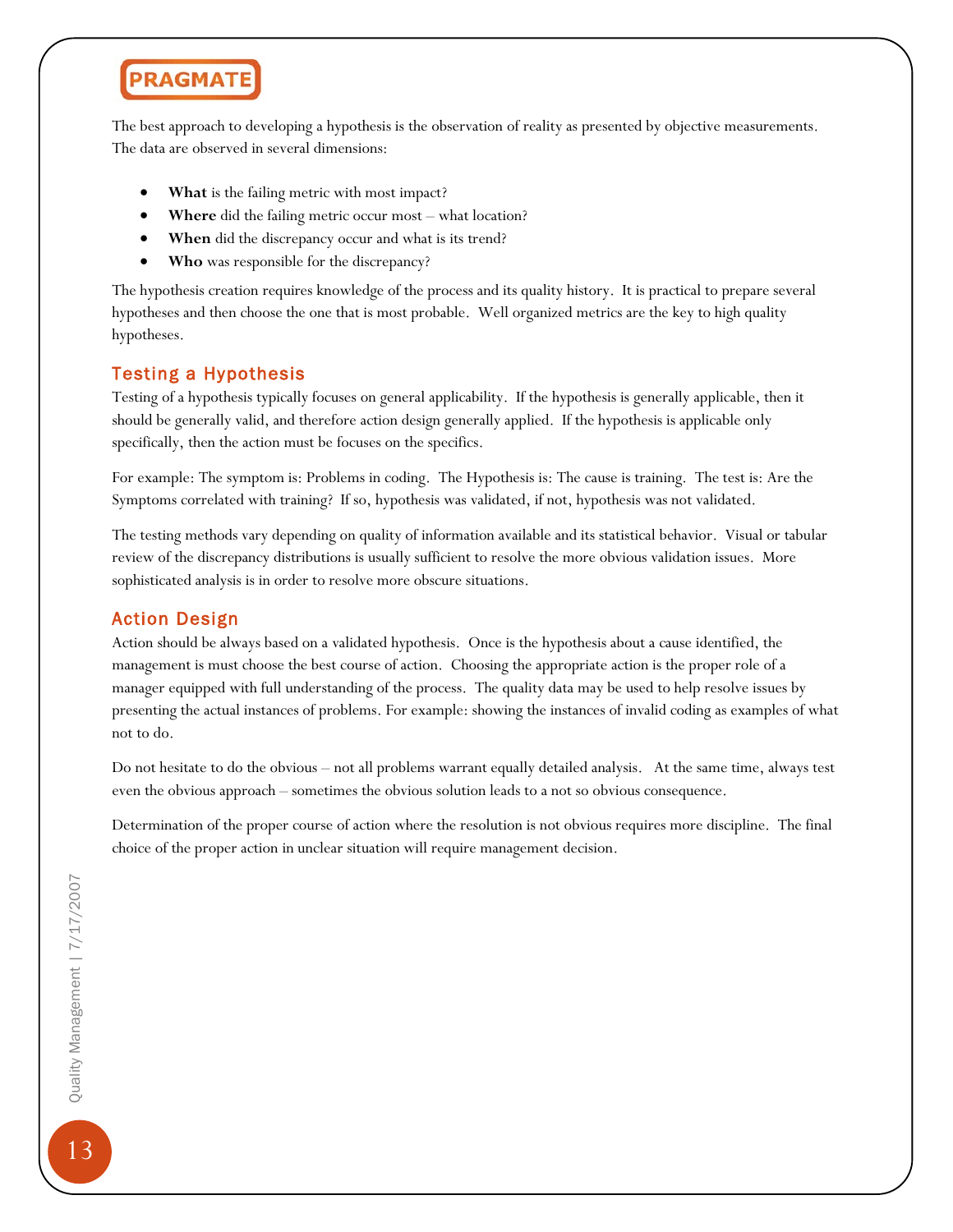### Analyzing Quality Data

Analysis transforms data into useful information. The result of data gathering is a database of defects (discrepancies), each identified with specific location, person, and time of survey (acquisition). Individual defects are grouped under metric type, and multiple metric types relate to metric category. Each discrepancy can have a different operational risks and safety risks (weight). This database is the source of information for the quality control analysis.

The goal of an analytical process is to develop a valid hypothesis about the cause of problems or to validate previously established hypotheses. The details of the approach as defined below follow the principles outlined in the Six Sigma methodology.

#### Analytical Process

The analysis is based on a history of defects by metric, location, practitioner, and other criteria. The analytical process focuses on following:

- **Metric** is the definition of individual measurable expectations.
- **Location** is the location where the measurement is taken.
- **Practitioner** is the person responsible for some metrics.
- **Time** of the measurement is used to compute trends.

The quality control information sorted by the dimension can be used to determine the most significant problem. The important analytical tool is a chart using Pareto principle.

Pareto principle (or  $80 - 20$  rule) is a well accepted rule that few causes can produce many effects. Specifically, several metrics will account for majority of defects.

The Pareto chart shows the frequency of several types of defect (C1, C2, etc.) ordered from the most frequent to least frequent. The basis for the analysis is the assumption that small group of discrepancy types represent the majority of problems in the system.

The utilization of the Pareto charts allows quick visual focus on the type of problem that causes the most trouble – making the quality improvement more efficient. Not all situations will exhibit Pareto chart behavior but the Pareto presentation is the most useful for determining the most important cause.

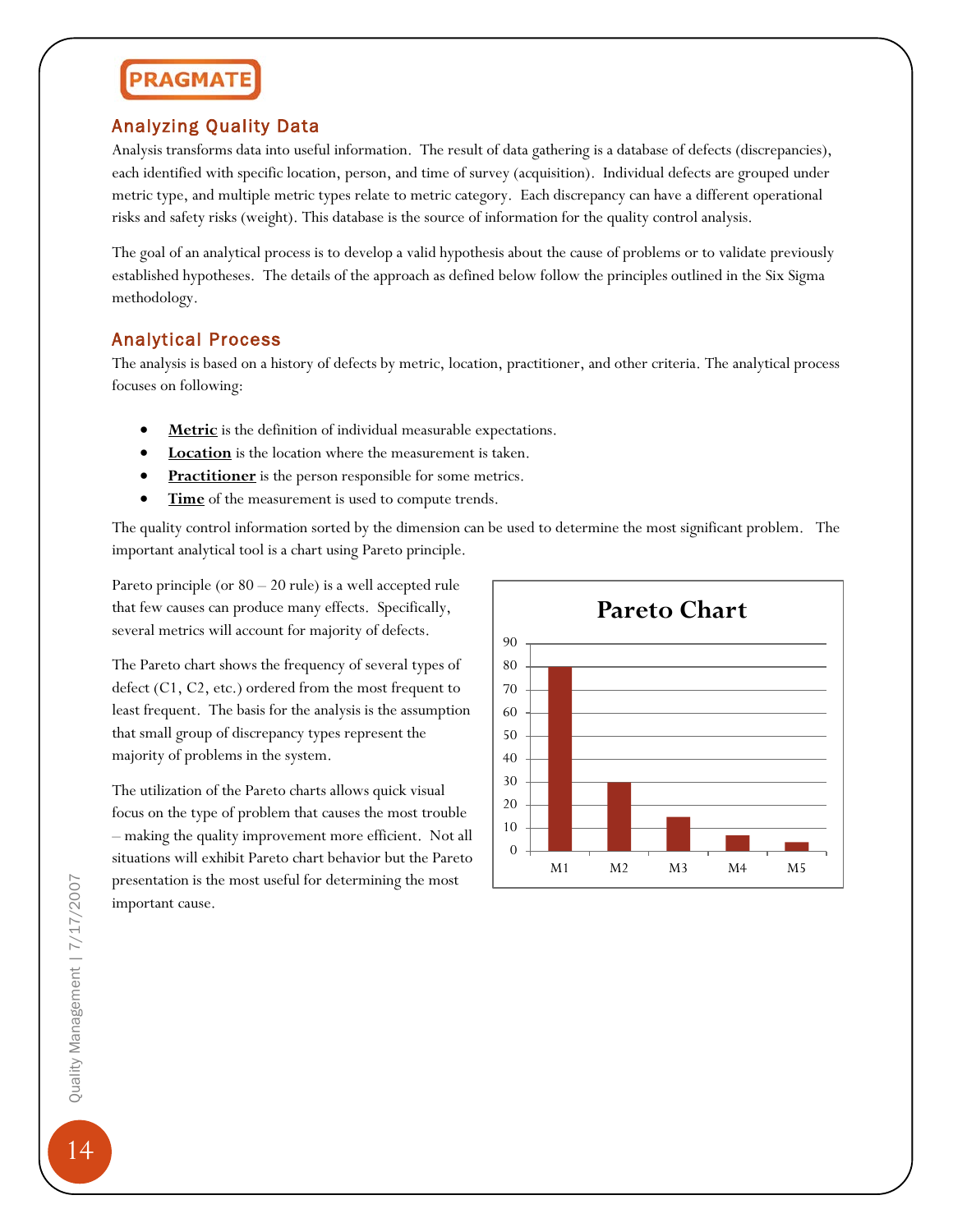#### Analytical Presentation

The ability to present data in a meaningful manner is essential. As the saying "picture is worth a thousand words" indicates, trends, shapes, and other aspects of graphic presentations are better understood than tabular data. Quality data typically consist of number of occurrences by category - histogram format is usually the best one.

#### Why Histograms

The collection of defects is a sampling taken over a specific period of time using certain parameters. The histogram shows the number of occurrences by various types. To see whether the Pareto principle applies, the categories are best displayed from left to right with the most frequent category on the left. The only exception is when the category is a time of measurement – such histograms show the trend by time.

#### Histogram Shapes

Much can be inferred from the shape of the Pareto histogram. The steeper the curve is the more meaningful is the metric in the leftmost position. Excessively steep curves may indicate that the most frequent category is too broad or that we have problems in one area only. Conversely, the flat curve (number of incidents are evenly spread) indicates either incorrectly defined categories (defect types not sufficiently distinct) or that the frequencies are in reality evenly distributed.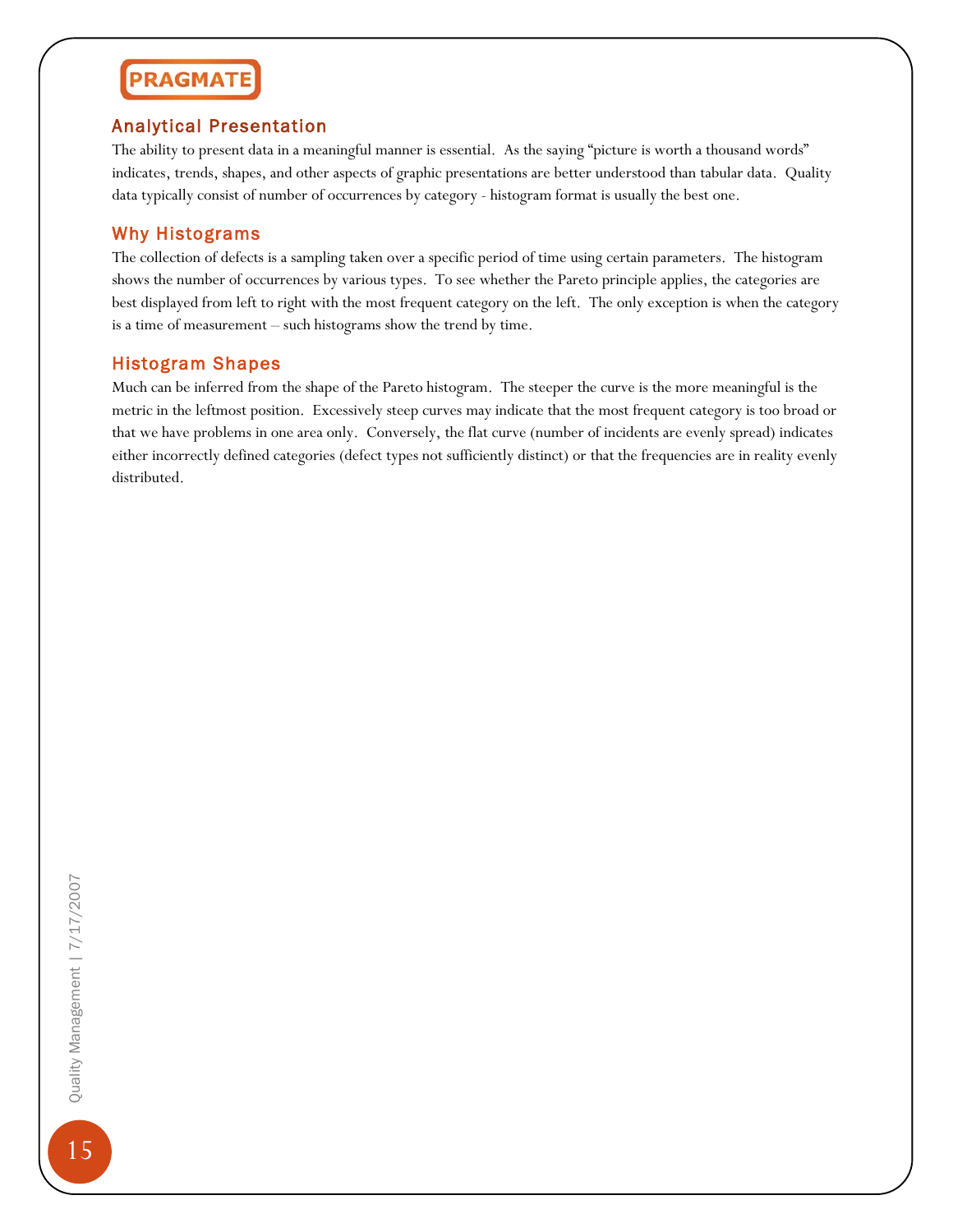### Example Analysis

To illustrate the analytical process, let's assume that we are reviewing only the metrics in the medical category. The table shows the list of metrics:

| <b>EMR</b>  | EMR entry quality.             |
|-------------|--------------------------------|
| <b>PRTS</b> | Protocol observance.           |
| <b>DIAG</b> | Diagnosis quality              |
| <b>CODE</b> | Coding quality.                |
| <b>MEDS</b> | Medication prescribing quality |
| <b>CMPL</b> | Regulatory compliance          |

The metrics were observed over several measurements, multiple locations and with multiple practitioners. Each location has been surveyed over several periods. This covers the **what**, **where**, **who**, and **when** for each metric.

In the sample below, all data are shown in the histogram format showing highest frequency on the left. The steeper is the slope of the curve the more significant is the left-most element.

#### Medical Category by Type

The first step of the QC analysis needs to start with analysis of defects within category. The most important and useful start is with the medical category. You want to know which defect types within that category are most frequent.

The table shows the total counts of individual metrics over all locations of the **MED** category. This shows majority of the problems is occurring in the defect type of EMR. Since the EMR is the most important category, we will pursue it in our next analysis.

### Category by Location

The highest frequency is found in the location **L03**.

Let's investigate the **L03** location further to determine why.





16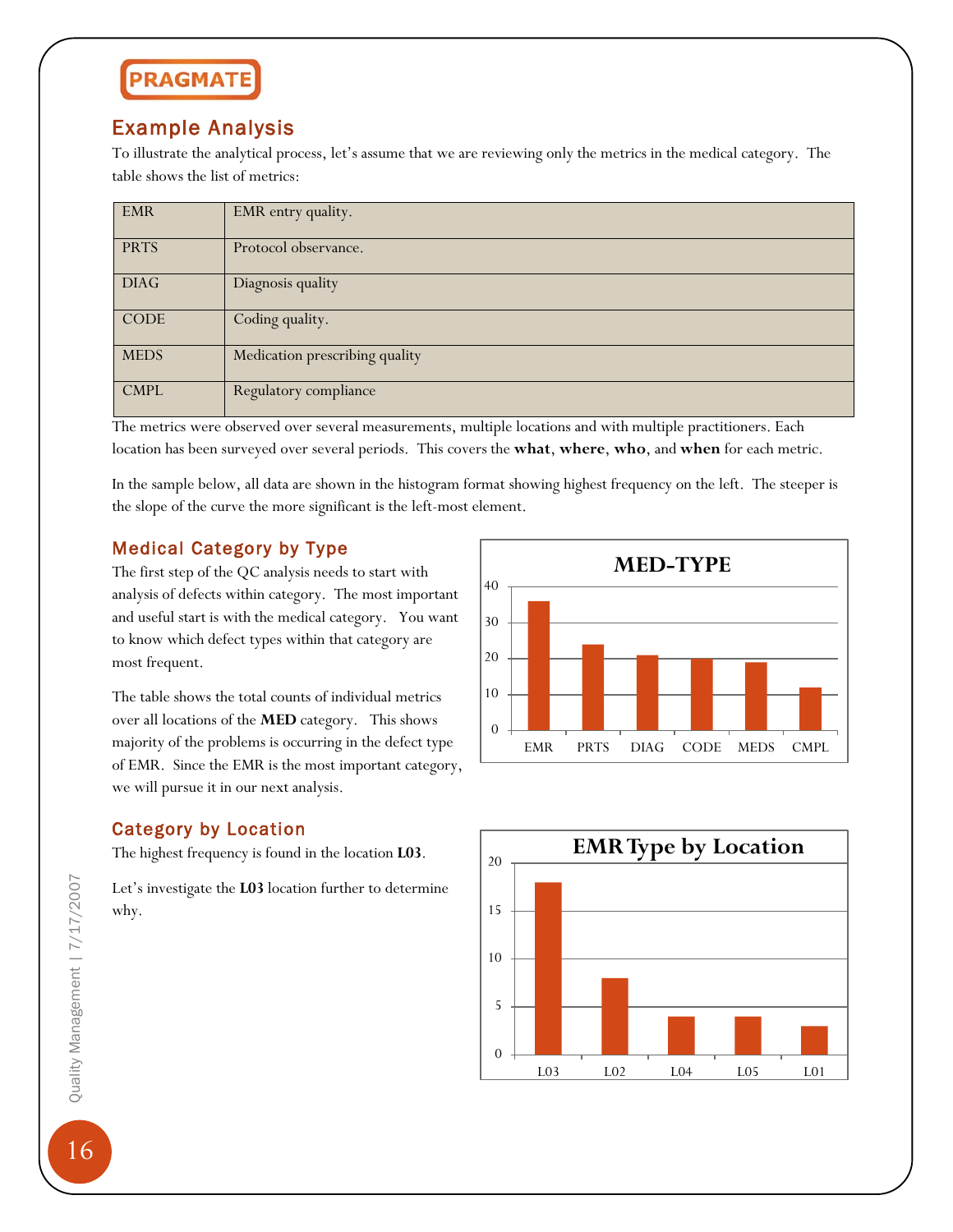#### Type at Location by Time

The table shows the frequency of the specific discrepancy at a specific location over time.

The trend is apparent – the **EMR** defects are improving over time.



#### Defect by NP

The table shows the discrepancy frequency by NP over time. The chart includes frequencies for each NP by the measurement time to provide easier comparison.

Several conclusions can be drawn from the chart:

- **NP1** started with many problems and improved significantly over time. The trend is improving.
- **NP2** does have high incidence of this type and there is no significant trend – correction is needed.
- **NP3** has very short learning curve and is apparently having least problems with this type of defect.



#### Conclusion

The simple analysis of the defect frequencies can point out problems in operation. The clear cause of problems appears to be the specific **NP**. Additional training is probably the best course of action.